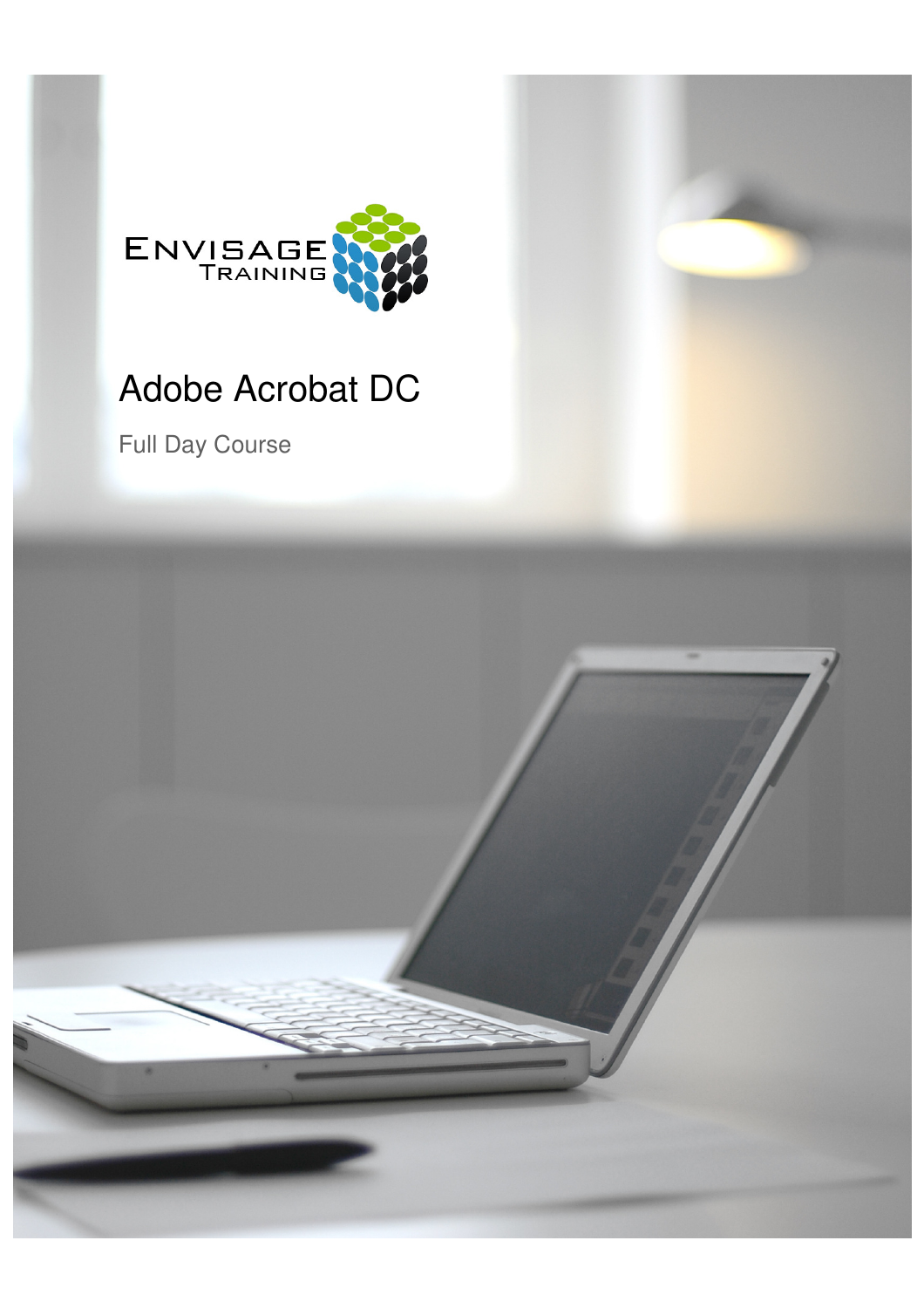# **Topics Covered:**

# **Starting With Acrobat DC**

Understanding Acrobat and PDFs Understanding Adobe Document Cloud Starting Adobe Acrobat in Windows 8 Understanding Views Understanding the Home View Opening an Existing PDF File Understanding the Document View Understanding the Tools View Exiting Acrobat

## **Using Toolbars and Menus**

Using Menus Working With Toolbars Using Tools Understanding Custom Toolsets Creating a Custom Toolset

# **Navigating and Viewing PDFs**

Using the Navigation Pane Understanding Page Navigation Using Page Navigation Tools Using Navigation Panels Adjusting PDF Views Understanding the Page Magnification Tools Using the Zoom Tools Using Split-Window View Working With Multiple Documents

# **Creating PDFs**

Understanding Saving Creating a PDF From a Single File Creating a PDF Using Drag and Drop Creating a PDF From Clipboard Content Creating Multiple PDFs From Multiple Files Understanding Acrobat PDFMaker Creating a PDF From a Microsoft Office File Creating a PDF Using the PDF Printer Driver Converting a Web Page to PDF in a Browser Converting Web Pages to PDF in Acrobat Creating a PDF From a Scanner Enhancing a Scanned PDF Creating a Postscript File Understanding Acrobat Distiller Creating a PDF Using Distiller

# **Editing PDFs**

Editing Existing Text Adding New Text Adding an Image Editing Scanned PDFs Adding a Link Adding a Web Link Converting a URL to a Live Link Editing Links Creating Links to Another PDF Creating Destination Links Understanding Multimedia

# **Working With Pages**

Selecting and Moving Pages Inserting and Deleting Pages Extracting Content Replacing Pages Cropping Pages Renumbering Pages Adding Headers and Footers Adding Watermarks Adding Backgrounds Attaching Documents to a PDF Managing Attachments

# **Bookmarks**

Creating Bookmarks in a Source Document Creating Bookmarks Manually Editing Bookmark Destinations Nesting Bookmarks Changing the Appearance of Bookmarks Bookmarks Actions

# **Combining Documents**

Merging Multiple Files Into a PDF Creating a PDF Portfolio Editing a Portfolio Editing Files in a Portfolio Securing a PDF Portfolio

# **Forms**

Understanding PDF Forms Starting a Form With the Form Wizard The Prepare Form Toolbar Editing Form Fields Form Field Names Adding Text Fields Changing Field Properties Field Properties Numeric Fields Numeric Field Properties Calculating Fields Calculation Field Properties Adding Hidden Fields Adding Radio Buttons Adding Dropdown Lists Adding a Submit Button Creating Multiple Copies of Fields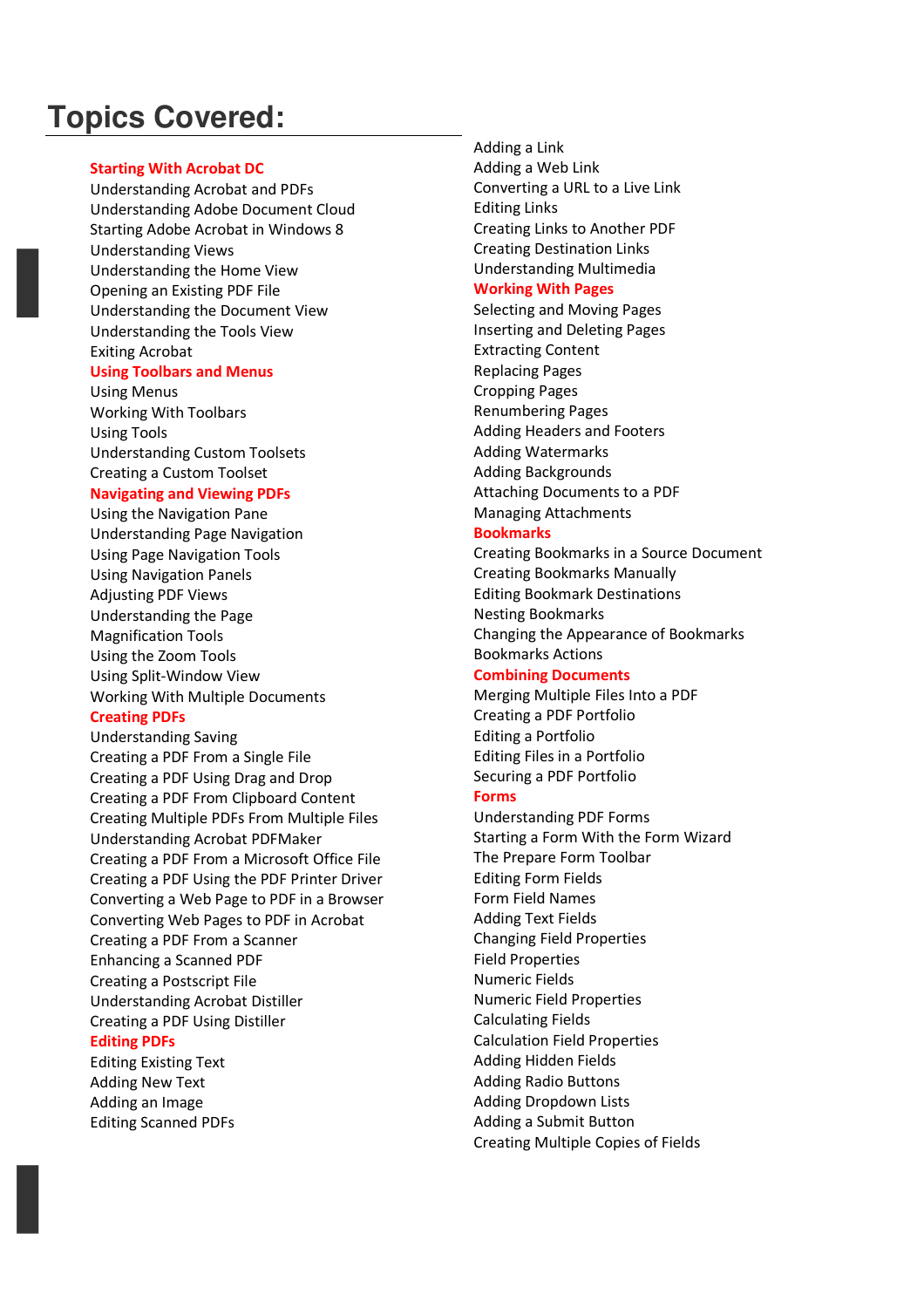Adding Reset and Cancel Buttons Testing Your Form Editing a Tested Form Distributing Forms by Email Tracking Forms Returning a Completed Form Understanding the Form Responses File

#### **Working Collaboratively**

Understanding Comments The Comment Toolbar Adding Sticky Notes Using the Annotations Tools Adding Comments Using Drawing Tools Inserting Digital Identity Stamps Understanding the Acrobat Review Processes Initiating an Email Review Returning a Reviewed PDF Merging Review Comments Understanding the Comments Panel Managing Comments Summarising Comments

#### **Finding and Searching**

Understanding Finding and Searching Finding Words Searching Multiple PDFs Performing an Advanced Search

### **Document Security**

Understanding Document Security Adding a Document Open Password Changing Password Protection Adding Permissions Passwords Removing Password Protection Creating a Self-Signed Digital ID Certifying a PDF Digitally Signing a PDF Exporting a Digital ID Certificate Verifying a Digital Signature Encrypting for Certain IDs Using Certificates Creating a User Security Policy Applying a Security Policy Sending Files as a Secure Attachment

# **Saving, Exporting and Printing**

Understanding Save Options Understanding Export Options Exporting to Word Exporting to an Image Exporting to HTML Understanding the Print Dialog Box